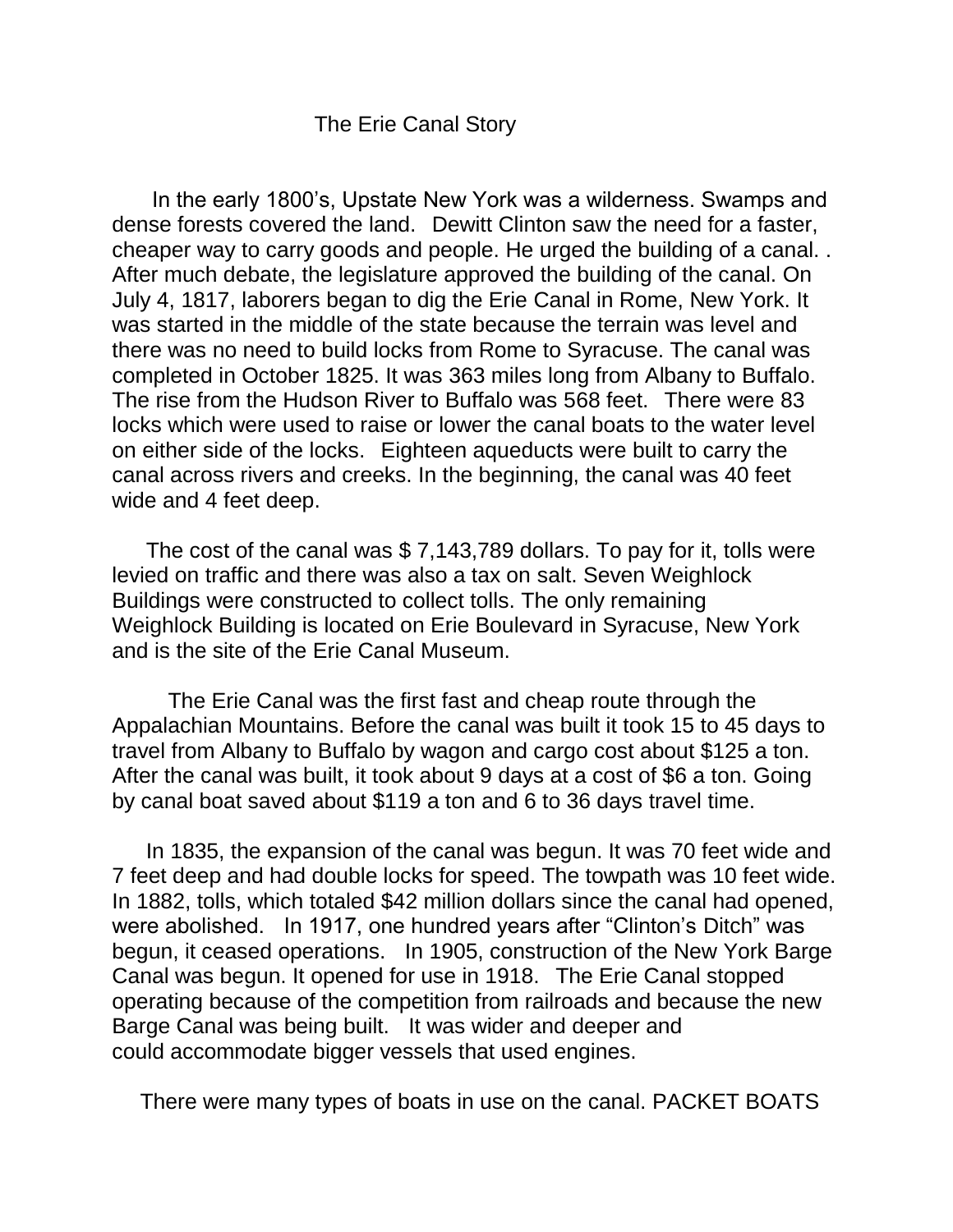carried only passengers and hand luggage and traveled the legal speed on the canal which was 4 miles an hour. Many of these boats were pulled by horses. They traveled about 80 miles in 24 hours. LINE BOATS hauled freight and usually traveled about 2 miles per hour. Mules were used to pull these boats because they did not scare easily and would not drink contaminated water. They traveled about 50 to 60 miles a day. They carried immigrants, supplies, manufactured goods such as guns and tools westward; then they returned eastward with potatoes, flour, apples, lumber and furs. LAKERS were freight boats with water tight holds for carrying grain and could be used to go from the canal to lakes where they could be towed by steam boats.. SCOWS were flat bottomed canal boats used for hauling lumber. HURRY-UP BOATS were a type of SCOW used to repair breaks in the canal wall and were allowed to travel up to 11 miles an hour.

 Most captains and their families lived on board. Children tended the animals and helped run the boat as soon as they were old enough. They went to school when the canal was closed by ice from December through March. The rest of the time they were home schooled. The canal families attended church in towns along the canal or on church boats which traveled up and down the canal., Canal boat families shopped in general stores which were located along the canal usually near locks or on 'wide-waters" where boats were kept during the winter or where they could turn around. These stores also provided a place for people in the community to pick up mail, to shop for necessities, and to interact with others and get the latest news.

Canal boats cost from \$1500 to \$5000. Monthly wages varied. In 1823, a captain earned \$30; a steersman \$15; a steward \$12; a horstler or mule driver \$10; and a cabin boy \$4.80. Travel prices varied also. Packet rates in 1835 for through passengers were 5 cents per mile with meals and lodgings included. Way passengers paid 3 cents per mile, 37 ½ cents for dinner, 25 cents for supper and breakfast and 12 ½ cents for lodging .

On the line boats the animals were kept in a stable on the forward part of the boat. Mules went on and off the boat steered by the tail over the horse bridge which was stored on the roof. The man or boy driving the team was called a mule driver or hoggee and walked behind them on the towpath. Three (3) horses pulled one (1) packet boat .Two (2) mules towed one (I) line boat but three (3) mules pulled two (2) boats butted together called a hoodledasher. The first boat hoisted it's rudder out of the